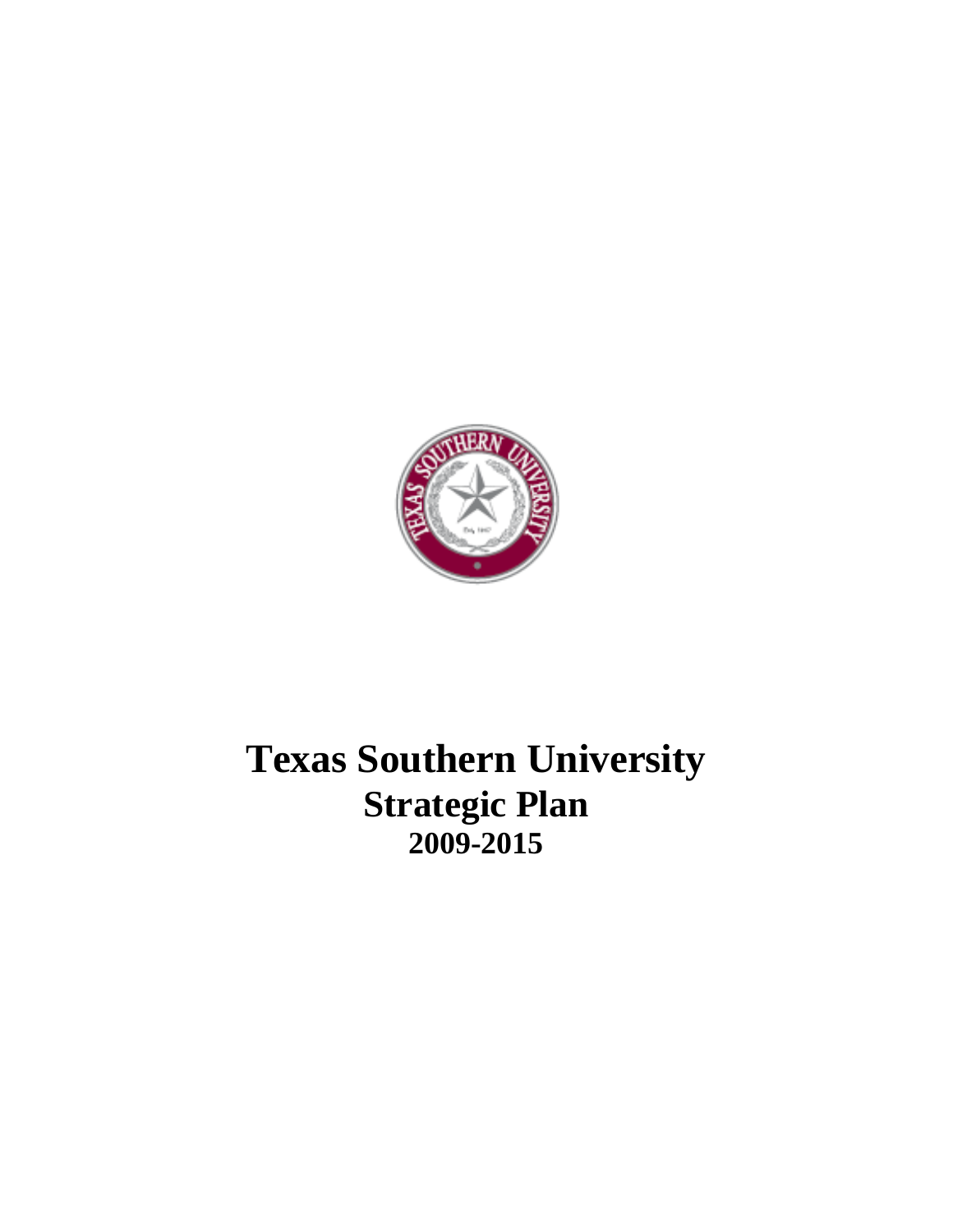#### **Vision**

Texas Southern University will become one of the nation's preeminent comprehensive metropolitan universities. We will be recognized by the excellence of our programs, the quality of our instruction, our innovative research, and our desire to be a contributing partner to our community, state, nation, and world.

#### **Mission**

Texas Southern University is a comprehensive metropolitan university. Building on its legacy as a historically black institution, the University provides academic and research programs that address critical urban issues and prepare an ethnically diverse student population to become a force for positive change in a global society.

In order to achieve this mission, Texas Southern University provides:

- quality instruction in a culture of innovative teaching and learning
- basic and applied research and scholarship that is responsive to community issues
- opportunities for public service that benefit the community and the world

#### **Strategic Goals**

Under this mission, the University has identified six strategic goals.

| Provide high-quality instruction |
|----------------------------------|
|                                  |

- Goal 2. Provide basic and applied research
- Goal 3. Provide public service
- Goal 4. Optimize enrollment of college-ready students to sustain Texas Southern as a high quality university
- Goal 5. Ensure steady and significant increases in philanthropy, alumni gifts and participation, as well as private sector donations
- Goal 6. Ensure that each administrative unit effectively and efficiently supports the University's mission

To ensure that the University achieves these goals, it has identified objectives under each goal and developed quantifiable performance measures for each objective.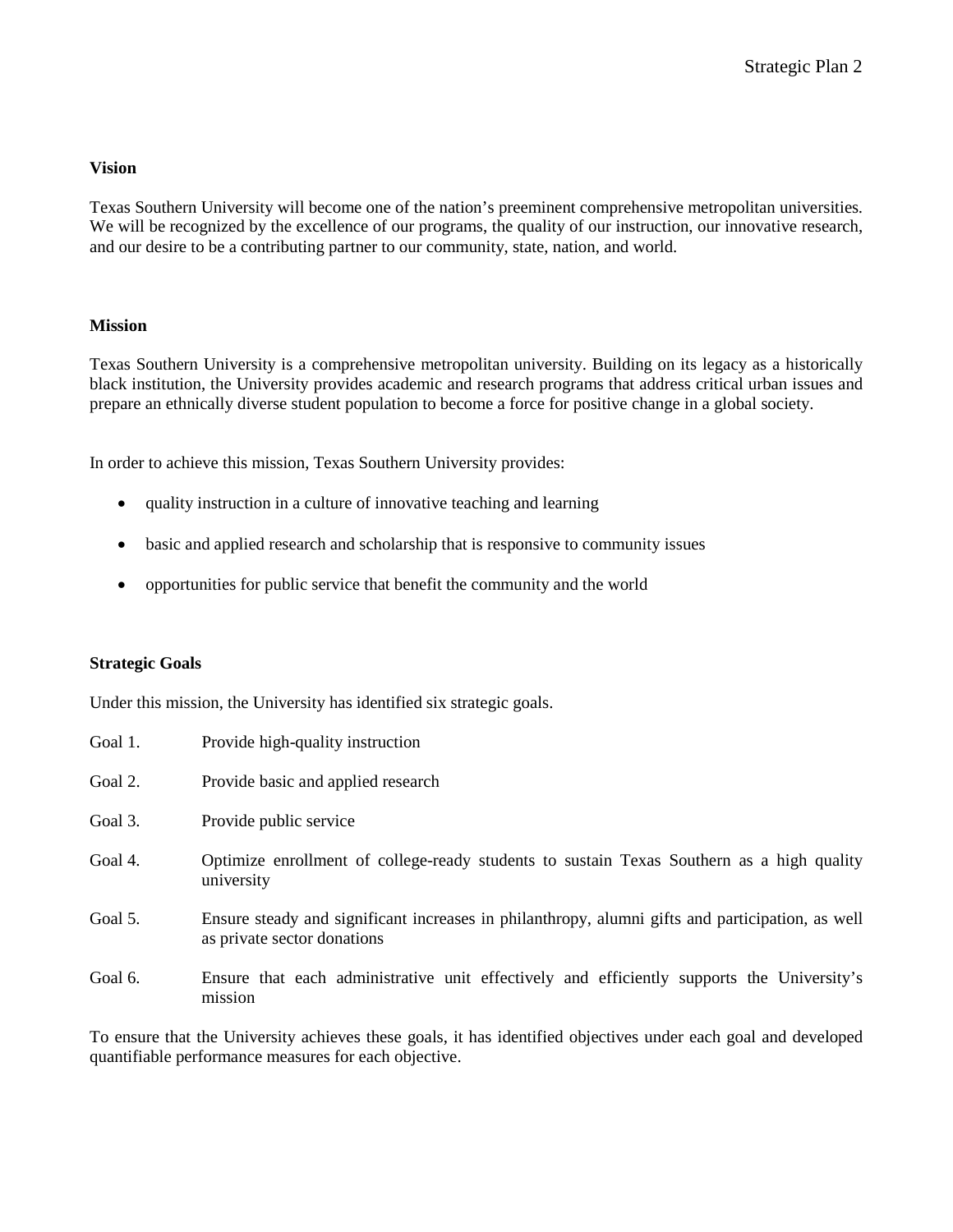#### **Goal 1. PROVIDE HIGH-QUALITY INSTRUCTION**

The central purpose of the University is to provide high quality higher education to its students. As such, this goal encompasses some of the most important functions of the University. The objectives identified as supporting the fulfillment of this goal include:

- Objective 1.1. Improve student performance on exit measures of competency
- Objective 1.2. Improve student performance on professional examinations
- Objective 1.3. Develop a culture for innovative teaching and learning
- Objective 1.4. Develop, expand and coordinate on-line courses
- Objective 1.5. Assess student performance upon completion of general education
- Objective 1.6. Secure accreditation/certification/reaffirmation of all eligible programs
- Objective 1.7. Equip students to compete in a global environment through innovative international education programs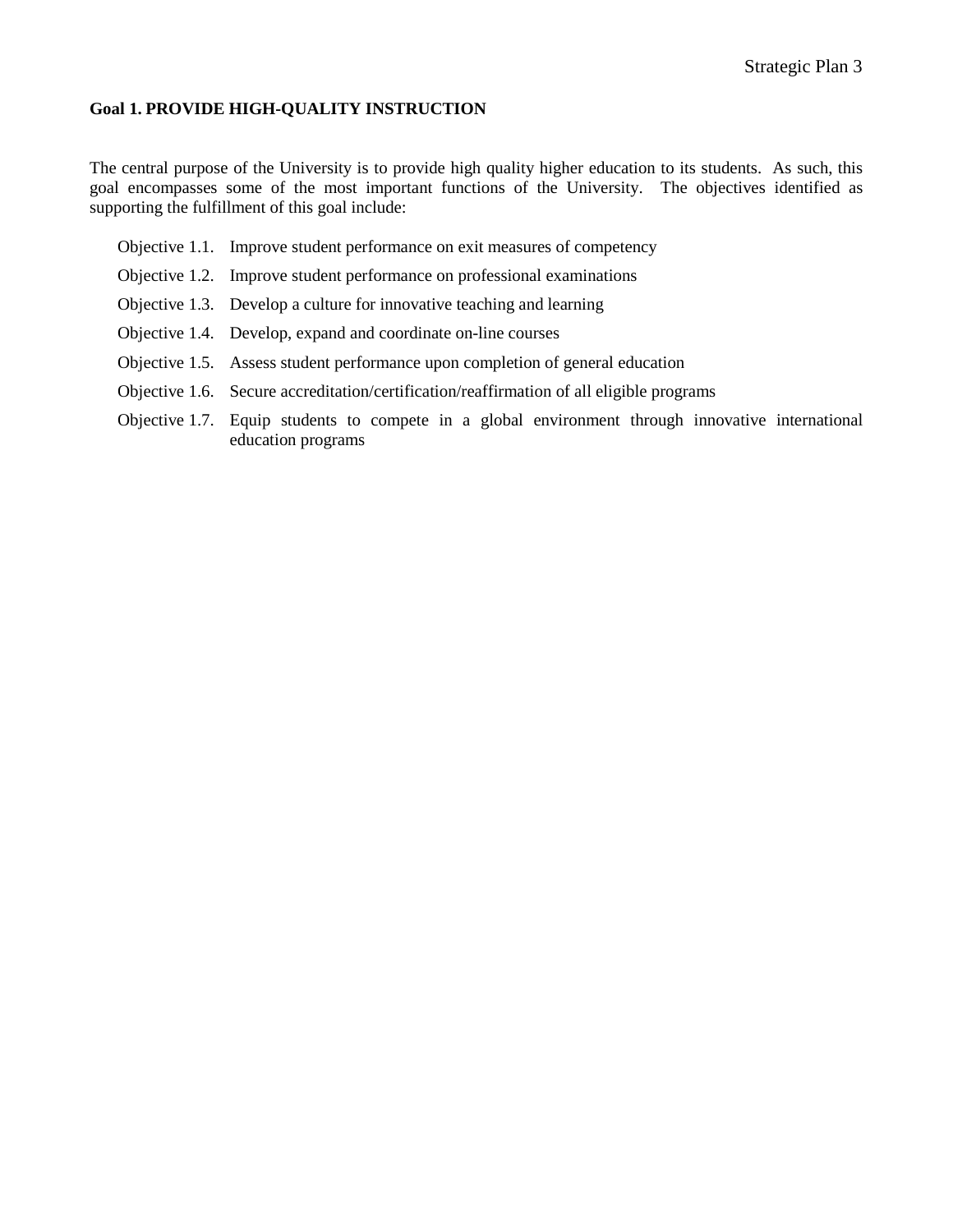| Objective                                                                                                                 | <b>Suggested Measures</b>                                                                               | <b>Quality Targets</b>                                                                                             | Unit(s)/Person(s)                                                                               |
|---------------------------------------------------------------------------------------------------------------------------|---------------------------------------------------------------------------------------------------------|--------------------------------------------------------------------------------------------------------------------|-------------------------------------------------------------------------------------------------|
| 1.1.<br>Improve student<br>performance on exit<br>measures of competency                                                  | Measures of student<br>performance on<br>comprehensive exams, senior<br>exams, and senior/capstone      | Improve performance on<br>exit measures by 15%                                                                     | Responsible<br>Chief Academic Officer and<br>academic units                                     |
| 1.2.<br>Improve student<br>performance on<br>professional examinations<br>Develop a culture<br>1.3.                       | projects<br>Performance on bar exam,<br>pharmacy licensure exam,<br>etc.<br>Number of courses utilizing | Improve performance on<br>professional exams by<br>15%<br>Increase the number of                                   | Chief Academic Officer and<br>academic units<br>Chief Academic Officer and                      |
| for innovative teaching and<br>learning                                                                                   | instructional technology                                                                                | courses using<br>instructional technology<br>by 30%                                                                | academic units                                                                                  |
|                                                                                                                           | Number of faculty utilizing<br>instructional technology                                                 | Increase the number of<br>faculty participants in<br>faculty development for<br>instructional technology<br>by 30% | Chief Academic Officer and<br>academic units                                                    |
| 1.4.<br>Develop, expand<br>and coordinate on-line<br>courses                                                              | Number of courses offered<br>using online format                                                        | Increase the number of<br>on-line programs by 4<br>programs                                                        | Chief Academic Officer,<br>Center for E-learning, and<br>academic units                         |
|                                                                                                                           | Develop process for creation<br>of on-line courses                                                      | 25 faculty participants<br>annually                                                                                | Center for E-learning                                                                           |
| 1.5.<br>Assess student<br>performance upon<br>completion of general<br>education                                          | Measures of student<br>performance on general<br>education assessments                                  | Improve performance on<br>key Mathematics and<br>English measures in<br>general education<br>courses by 15%        | Chief Academic Officer and<br>academic units                                                    |
| Secure<br>1.6.<br>accreditation-certification-<br>reaffirmation of all eligible<br>programs                               | Accreditation/certification/<br>reaffirmation of programs                                               | 100% completion on<br>program reviews for<br>externally unaccredited<br>programs by 2015                           | Chief Academic Officer and<br>academic units                                                    |
| Equip students to<br>1.7.<br>compete in a global<br>environment through<br>innovative international<br>education programs | Number of students<br>participating in study abroad<br>programs                                         | Increase number of<br>students participating in<br>international study<br>programs by 25%                          | Chief Academic Officer,<br>academic units, and<br><b>International Programming</b><br>Committee |

# Goal 1: Quality Indicators and Suggested Performance Measures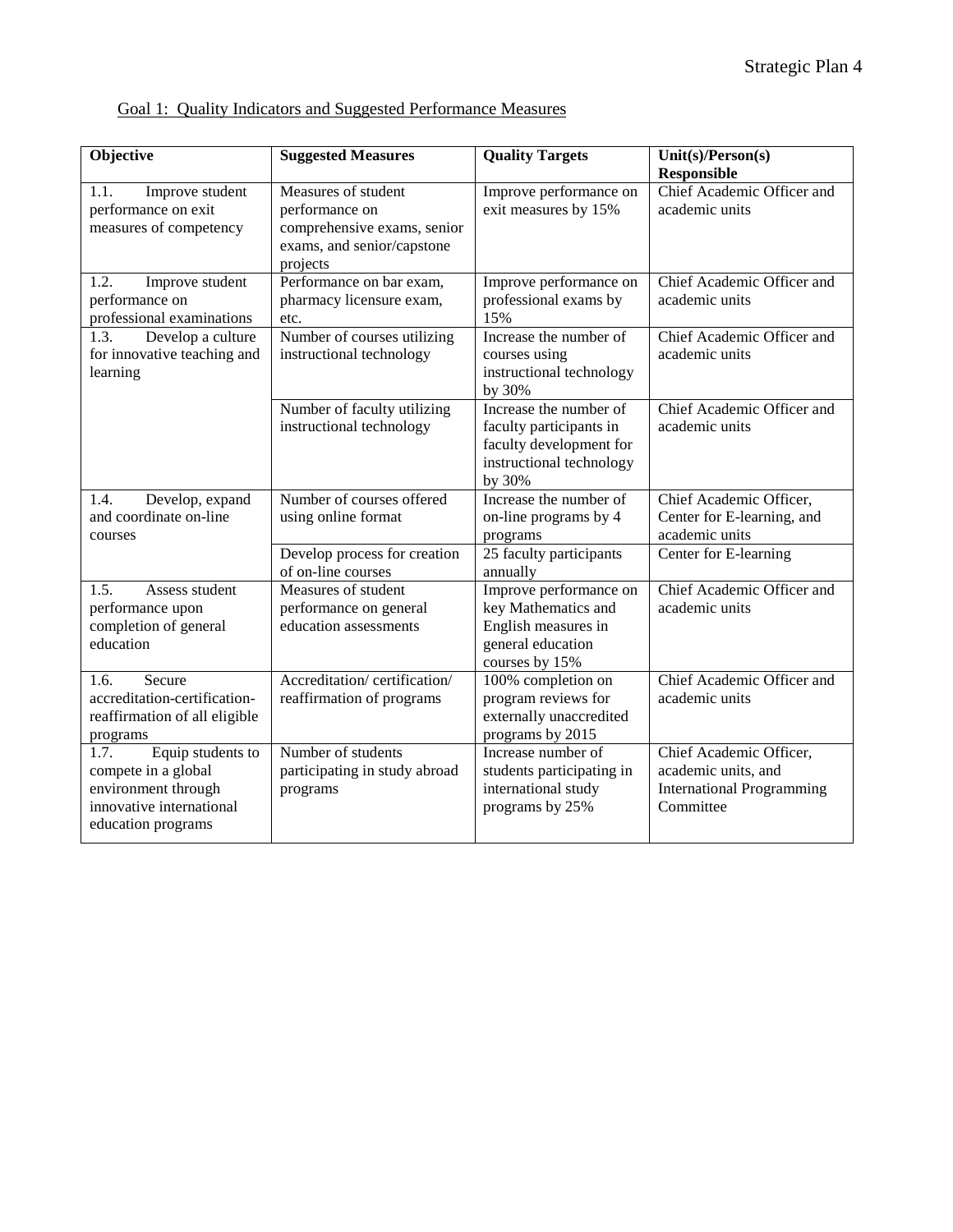#### **Goal 2. PROVIDE BASIC AND APPLIED RESEARCH**

A university exists not only to convey knowledge to new generations but also to lead in the creation of new basic and applied knowledge through research and scholarship. Texas Southern's particular strengths in the creation of knowledge lie in its history and function as a historically black institution and as a metropolitan institution. The University's objectives under this strategic goal reflect its strengths. The University will:

- Objective 2.1. Increase the number and quality of scholarly and creative works generated by the faculty and by students
- Objective 2.2. Increase the amount of annual research and teaching funding
- Objective 2.3. Develop an incentive system for faculty teaching, research, and service
- Objective 2.4. Promote interdisciplinary research groups
- Objective 2.5. Identify opportunities for addressing campus and community issues
- Objective 2.6. Engage in research and technology transfer for commercialization

| Objective                                                                                                                    | <b>Measures</b>                                                                                      | <b>Target</b>                                                                              | Unit(s)/Persons Responsible                                                     |
|------------------------------------------------------------------------------------------------------------------------------|------------------------------------------------------------------------------------------------------|--------------------------------------------------------------------------------------------|---------------------------------------------------------------------------------|
| 2.1.<br>Increase the<br>number and quality of<br>scholarly and creative works<br>generated by the faculty and<br>by students | Change in number of<br>books, creative<br>performances, and<br>refereed articles                     | Increase the number of<br>scholarly and creative<br>works produced by 20%<br>annually      | Chief Academic Officer and<br>academic units                                    |
| $\overline{2.2}$ .<br>Increase the<br>amount of annual research<br>funding                                                   | Change in research<br>funding dollars                                                                | Increase the amount of<br>external research funding<br>by 30% annually                     | Chief Research Officer and<br>academic units                                    |
|                                                                                                                              | Change in number of<br>proposals submitted                                                           | Increase the number of<br>external grants submitted<br>by 30% annually                     | Academic units and Chief<br><b>Research Officer</b>                             |
| 2.3.<br>Develop an<br>incentive system for faculty<br>teaching, research, and                                                | Faculty Awards given                                                                                 | Continue and increase<br>Faculty Awards program<br>annually                                | Office of the Provost                                                           |
| service                                                                                                                      | Faculty incentive<br>funding system created<br>and awarded for<br>research, teaching, and<br>service | Develop an incentive<br>funding system                                                     | Chief Research Officer and<br>Office of the Provost                             |
| 2.4<br>Promote<br>interdisciplinary research<br>groups                                                                       | Interdisciplinary centers<br>created                                                                 | Create interdisciplinary<br>research teams to develop<br>three research centers by<br>2015 | Chief Academic Officer and<br>academic units                                    |
|                                                                                                                              | Number of proposals<br>submitted and funded                                                          | Increase number of grants<br>submitted by<br>interdisciplinary centers<br>by 20% by 2015   | Chief Academic Officer,<br>Chief Research Officer, and<br>academic units        |
| Identify<br>2.5<br>opportunities for addressing<br>campus and community                                                      | Number of proposals<br>submitted, number of<br>publications                                          | Increase the number of<br>research projects on<br>community issues by 20%                  | Chief Academic Officer,<br>academic units, and Chief<br><b>Research Officer</b> |

#### Goal 2: Quality Indicators and Suggested Performance Measures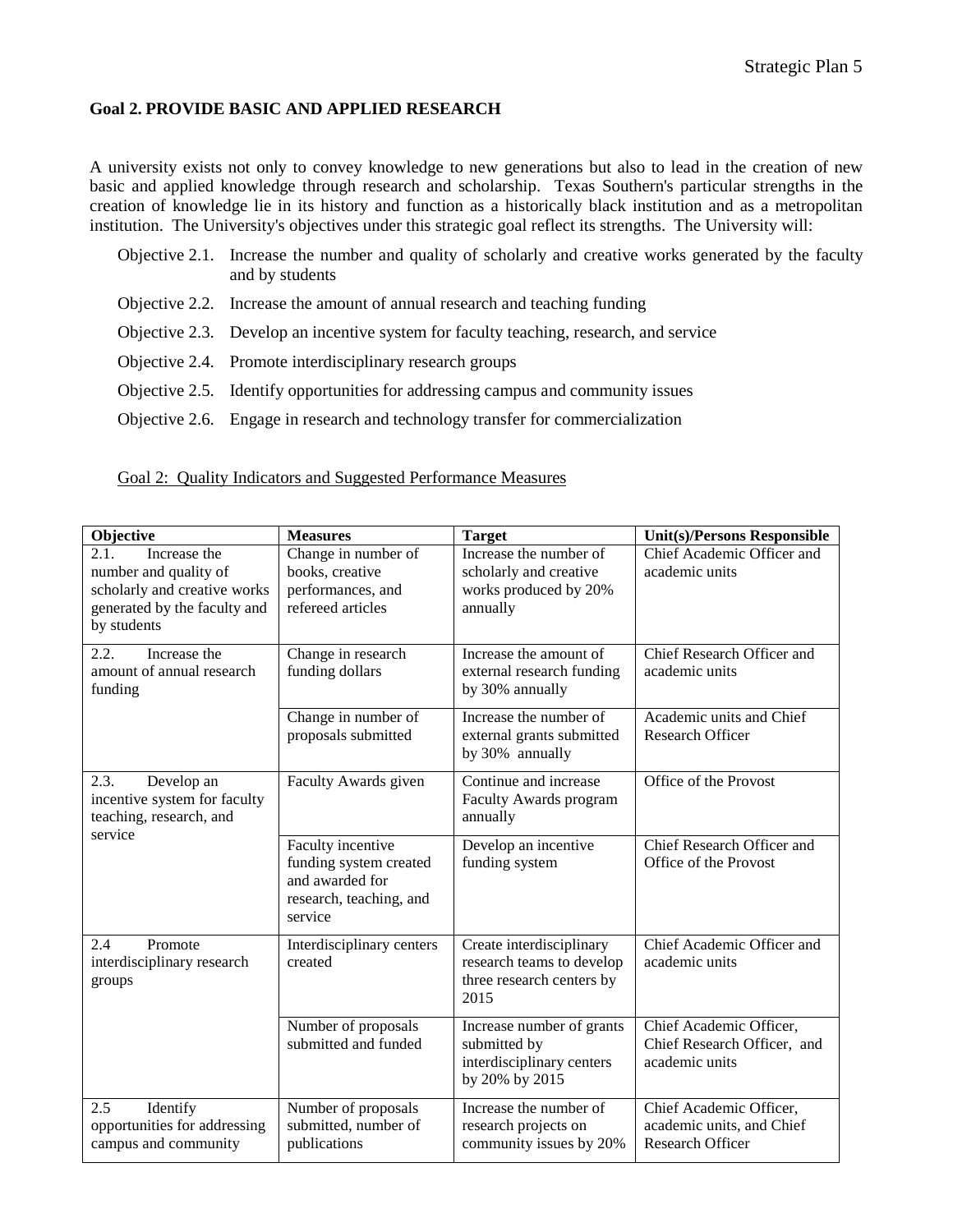| issues                                                                     | Number of proposals;<br>number of publications | Increase the number of<br>research projects on<br>academic and social<br>issues on campus by 20%<br>annually | Chief Academic Officer,<br>academic units, and Chief<br>Research Officer                    |
|----------------------------------------------------------------------------|------------------------------------------------|--------------------------------------------------------------------------------------------------------------|---------------------------------------------------------------------------------------------|
| 2.6 Engage in research and<br>technology transfer for<br>commercialization | Number of commercially<br>viable projects      | Increase in the number of<br>commercialization<br>projects by 4                                              | Chief Research Officer,<br><b>Intellectual Property</b><br>Committee, and academic<br>units |
|                                                                            | Number of patents                              | Increase the number of<br>patents and other<br>intellectual property<br>activities by 4                      | Chief Research Officer,<br><b>Intellectual Property</b><br>Committee, and academic<br>units |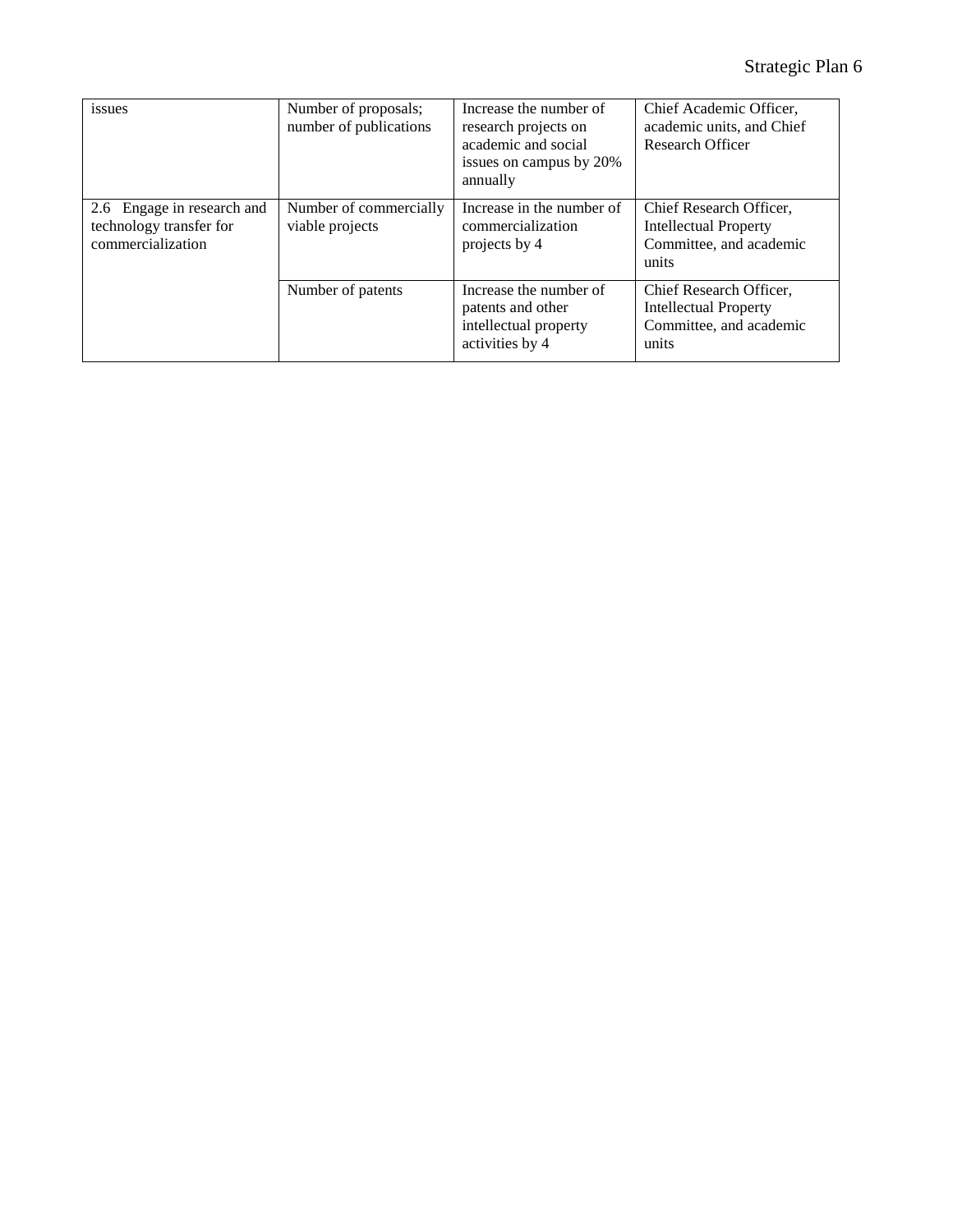#### **Goal 3. PROVIDE PUBLIC SERVICE**

Texas Southern has long served as a critical institution for the city of Houston and the state of Texas, and especially for its African American community. As it moves forward, it is imperative that the University continues to provide active and engaged community service.

- Objective 3.1. Develop and expand community and public service programs
- Objective 3.2. Increase the number of continuing education units generated
- Objective 3.3. Integrate service learning into the educational programs of the university

|  | Goal 3: Quality Indicators and Suggested Performance Measures |  |
|--|---------------------------------------------------------------|--|
|  |                                                               |  |

| Objective                                                                                         | <b>Suggested Measures</b>                                                                   | <b>Target</b>                                                                                                      | Unit(s)/Persons                                                                                                |
|---------------------------------------------------------------------------------------------------|---------------------------------------------------------------------------------------------|--------------------------------------------------------------------------------------------------------------------|----------------------------------------------------------------------------------------------------------------|
|                                                                                                   |                                                                                             |                                                                                                                    | <b>Responsible</b>                                                                                             |
| 3.1.<br>Develop<br>and<br>expand community and<br>public service programs                         | Public Service Plan                                                                         | Develop<br>a<br>comprehensive<br>University community<br>service agenda                                            | Office of<br>Provost,<br>the<br>academic units, and Office<br>of University Advancement                        |
| 3.2.<br>the<br>Increase<br>continuing<br>number of<br>education<br>units<br>generated             | Continuing<br>education<br>units generated                                                  | Number of continuing<br>education<br>units<br>generated by 35%                                                     | Office<br>of<br>the<br>Provost,<br>College<br>of<br>Continuing<br>Education, and academic<br>units             |
|                                                                                                   | Change in number of<br>certificate<br>and<br>education<br>continuing<br>programs            | Increase the number of<br>high quality programs<br>offered that generate<br>continuing<br>education<br>units by 10 | of<br>Office<br>the<br>Provost,<br>College<br>of<br>Continuing<br>Education,<br>other<br>and<br>academic units |
| 3.3.<br>Integrate service<br>into<br>learning<br>the<br>educational programs of<br>the university | of<br>Number<br>students<br>engaged in internship;<br>number of internship<br>opportunities | internship<br>Expanded<br>and<br>externship<br>placements by 25%                                                   | Office of the Provost and<br>academic units                                                                    |
|                                                                                                   | number<br>of<br>Increase<br>incorporating<br>courses<br>service learning                    | service<br>Increase<br>learning<br>opportunities<br>through course work by<br>20%                                  | Office of the Provost and<br>academic units                                                                    |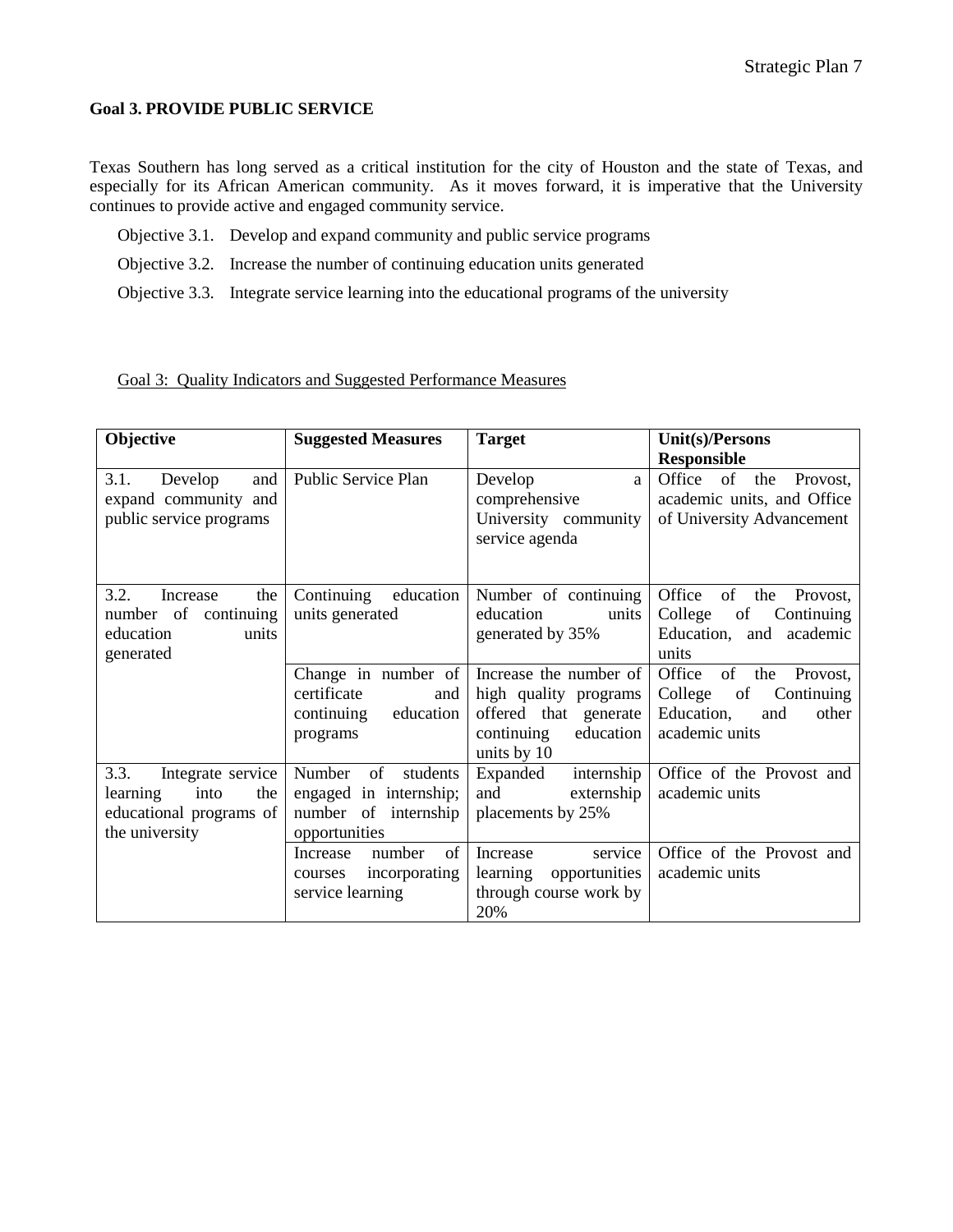## **Goal 4. TO OPTIMIZE ENROLLMENT OF QUALIFIED STUDENTS TO SUSTAIN TEXAS SOUTHERN AS A HIGH QUALITY UNIVERSITY**

Texas Southern must ensure that it provides a quality educational experience for its students. It must continue to work to remove barriers to higher education that exist in its environment. The University must produce skilled and quality graduates. The University must adequately orient students to life on campus. The University must ensure that students demonstrate academic motivation by acquiring and maintaining a 2.0 minimum grade point average. Students are not by definition consumers of education; they are partners with the University in its attainment. The University must improve its ability to serve as an effective partner.

- Objective 4.1. Increase the number of college-ready incoming freshmen
- Objective 4.2. Increase diversity of student body
- Objective 4.3. Execute existing articulation agreements in order to increase number of transfer students to university
- Objective 4.4. Improve student satisfaction ratings
- Objective 4.5. Develop collaborative efforts to increase the proportion of students with a GPA of 2.0 or higher
- Objective 4.6. Improve retention and increase 6-year cohort graduation rates
- Objective 4.7. Improve career placement outcomes
- Objective 4.8. Increase the number of international students on campus and enrolled through innovative distance learning programs

|  |  | Goal 4: Quality Indicators and Suggested Performance Measures |  |
|--|--|---------------------------------------------------------------|--|
|  |  |                                                               |  |

| Objective                   | <b>Measures</b>                   | <b>Target</b>              | Unit(s)/Persons                 |
|-----------------------------|-----------------------------------|----------------------------|---------------------------------|
|                             |                                   |                            | <b>Responsible</b>              |
| Increase the<br>4.1.        | Number of new students who        | Increase the number of     | Office of Recruitment           |
| number of college-ready     | meet standards                    | incoming students who      |                                 |
| incoming freshmen           |                                   | meet new admission         |                                 |
|                             |                                   | standards by 25%           |                                 |
|                             | Improve college readiness skills  | Increase the number of     | <b>Student Success Services</b> |
|                             | during the Summer Academic        | students who achieve       |                                 |
|                             | Academy                           | college readiness by 20%   |                                 |
|                             | Increase the number of students   | 100% participation by      | <b>Student Success Services</b> |
|                             | participating in the University's | freshman in orientation    |                                 |
|                             | freshman orientation course       |                            |                                 |
| 4.2.<br>Increase diversity  | Increased diversity in student    | Increase diversity of      | Office of Recruitment           |
| of student body             | body as measured by standard      | student body by 30%        |                                 |
|                             | student diversity measures        |                            |                                 |
| 4.3.<br>Execute existing    | Increased number of transfer      | Increase the number of     | Office of Recruitment           |
| articulation agreements in  | students from community           | transfer students from     |                                 |
| order to increase number of | colleges                          | community colleges by      |                                 |
| transfer students to the    |                                   | 40%                        |                                 |
| University                  |                                   |                            |                                 |
| Improve student<br>4.4.     | Increased retention and           | Increase score on student  | Institutional Assessment,       |
| satisfaction ratings        | graduation rates                  | satisfaction survey and    | Planning and                    |
|                             |                                   | student climate survey by  | Effectiveness, and              |
|                             |                                   | 15%                        | academic units                  |
| 4.5.<br>Develop             | More strategically                | Increase the proportion of | Office of the Provost           |
| collaborative efforts to    | address/redress student           | students who successfully  | <b>Student Success Services</b> |
| increase the proportion of  | deficiencies                      | complete Mathematics       |                                 |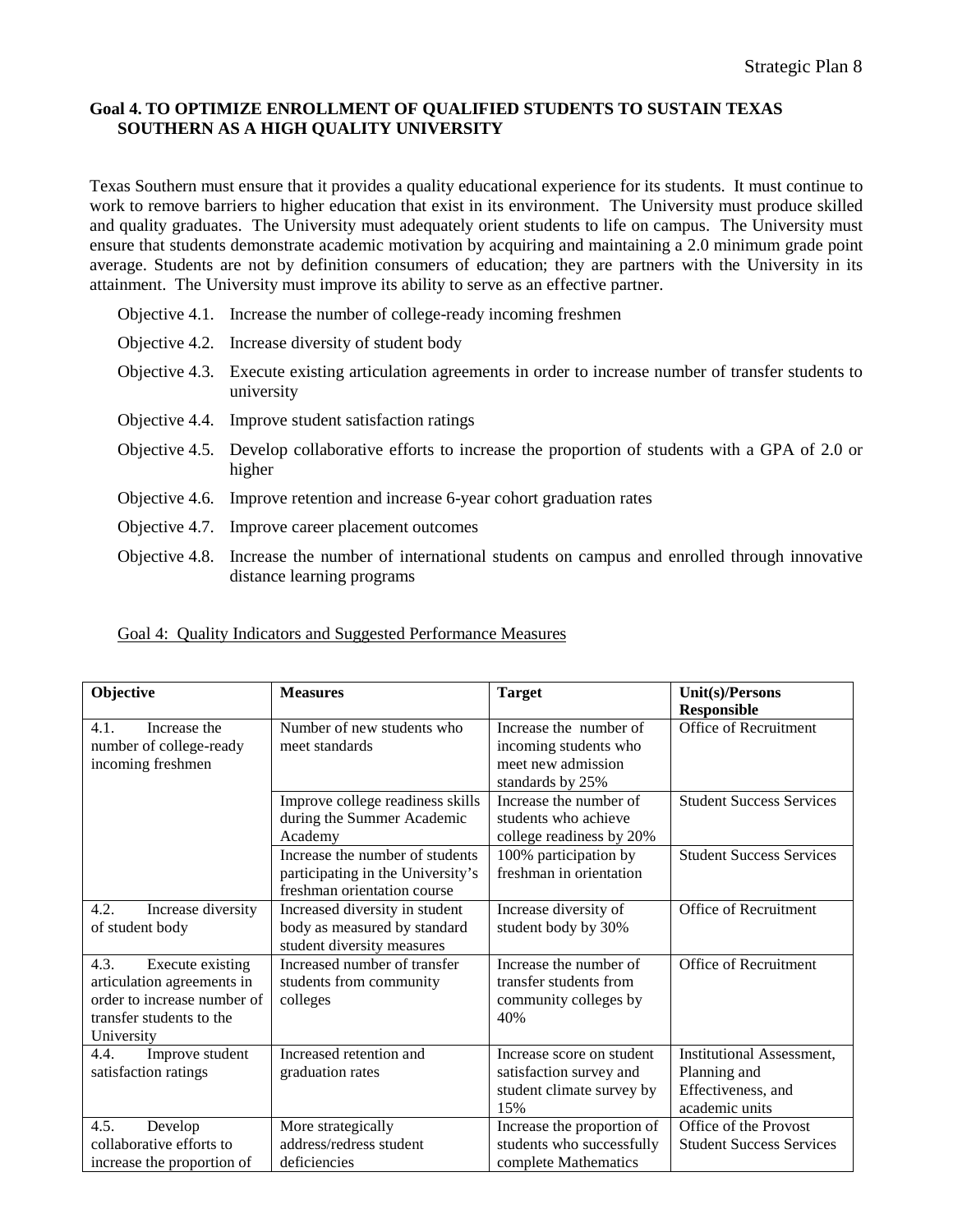| students with a GPA of 2.0<br>or higher                                                                                                |                                                                                                                                                               | and English remedial<br>courses by 20% annually                                                                                                                                                      |                                                                                                     |
|----------------------------------------------------------------------------------------------------------------------------------------|---------------------------------------------------------------------------------------------------------------------------------------------------------------|------------------------------------------------------------------------------------------------------------------------------------------------------------------------------------------------------|-----------------------------------------------------------------------------------------------------|
|                                                                                                                                        | Increase the number of students<br>utilizing the counseling and<br>academic advising services                                                                 | Increase the number of<br>academic advisors and<br>counselors with attempt to<br>contact 100% of the first<br>and second year students<br>on a weekly basis<br>achieving a minimum of<br>80% success | <b>Student Success Services</b>                                                                     |
|                                                                                                                                        | Increase the number of first and<br>second year students<br>participating in the peer<br>mentoring program to 80%                                             | Peer mentors will make a<br>minimum of 80% weekly<br>contacts to first and<br>second year students.<br>Retention will increase to<br>70% of first and second<br>year students                        | <b>Student Success Services</b>                                                                     |
|                                                                                                                                        | Identify and assign to<br>mandatory tutoring all first and<br>second year students with a<br>GPA below 2.0                                                    | 70% of all students<br>assigned to mandatory<br>tutoring will raise their<br>grade point averages to<br>2.0 or higher.                                                                               | <b>Student Success Services,</b><br>Office of the Provost, and<br>academic units                    |
| 4.6.<br>Improve retention<br>and increase 6-year cohort<br>graduation rates                                                            | Higher performing students<br>enrolled; increased SAT, ACT<br>scores                                                                                          | Increase SAT and ACT<br>scores of entering<br>freshmen by 15%                                                                                                                                        | Recruiting and<br>Admissions                                                                        |
|                                                                                                                                        | Complete the development of<br>the Freshman College                                                                                                           | Increase the number of<br>first-time freshmen living<br>on campus to 100%                                                                                                                            | <b>Student Success Services</b>                                                                     |
|                                                                                                                                        | Better support services for<br>academic development                                                                                                           | Develop academic tracks<br>to meet student needs                                                                                                                                                     | Office of the Provost and<br>academic units                                                         |
| 4.7.<br>Improve career<br>placement outcomes                                                                                           | Increased number of employers<br>added to database. Increased<br>number of events that bring<br>employers to students and that<br>take students to employers. | Increase the number of<br>corporate partners by 30                                                                                                                                                   | Career Planning and<br>Placement and school<br>placement offices as<br>appropriate                  |
|                                                                                                                                        | Increased coordination on<br>campus job fairs and employer<br>receptions                                                                                      | Increase the number of<br>employment fairs by 10                                                                                                                                                     | Career Planning and<br>Placement                                                                    |
|                                                                                                                                        | Measures of placement of<br>graduates in new and non-<br>traditional careers                                                                                  | Establish strong career<br>consulting services that<br>include trending careers<br>as well as less traditional<br>careers                                                                            | Career Planning and<br>Placement                                                                    |
|                                                                                                                                        | Increased graduates in joint<br>curricular programs                                                                                                           | Increase use of joint<br>curricular initiatives to<br>prepare students for<br>careers                                                                                                                | Academic units                                                                                      |
| Increase the number<br>4.8.<br>of international students on<br>campus and enrolled<br>through innovative<br>distance learning programs | Increase in number of<br>international students                                                                                                               | Increase the number of<br>international students by<br>25%                                                                                                                                           | Office of the Provost,<br>International Students'<br>Office, Admissions, and<br>the Graduate School |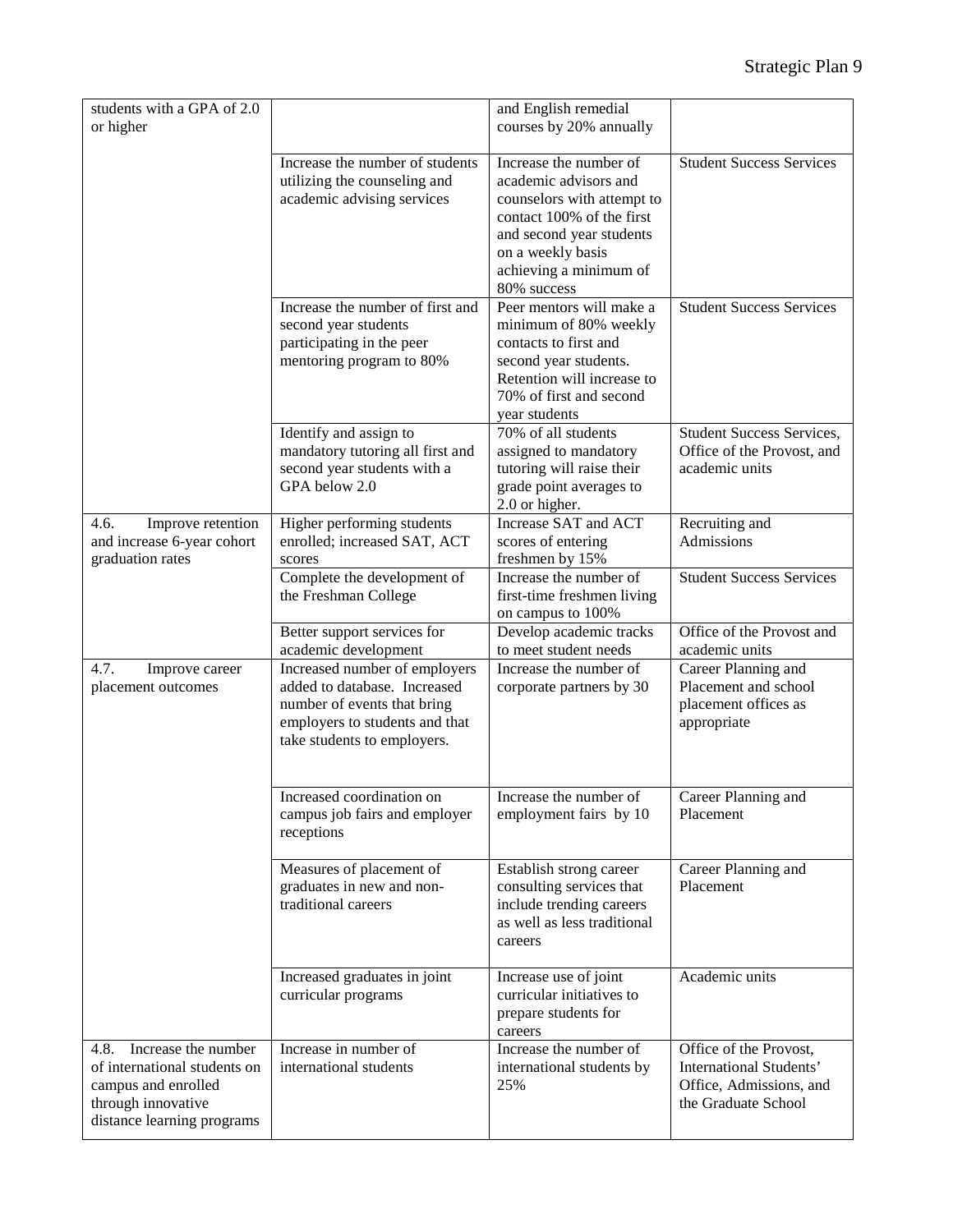### **Goal 5. ENSURE STEADY AND SIGNIFICANT INCREASE IN PHILANTHROPY, ALUMNI GIFTS AND PARTICIPATION, AS WELL AS PRIVATE SECTOR DONATIONS**

The University has long lagged behind comparable institutions in binding its former students to the institution in a life-long partnership supporting higher education. The University must also work to increase its support in the wider Houston community as it increases its ability to provide effective education, service, and research for the community.

- Objective 5.1. Increase proposals to and funding from corporate and philanthropic foundations
- Objective 5.2. Increase alumni participation
- Objective 5.3. Increase endowed funds raised to support scholarships, endowed chairs and endowed professorships
- Objective 5.4. Develop an ongoing alumni and friends annual giving campaign

| Objective                                                                                                               | <b>Measures</b>                       | <b>Target</b>                                                                                                  | Unit(s)/Persons                                 |
|-------------------------------------------------------------------------------------------------------------------------|---------------------------------------|----------------------------------------------------------------------------------------------------------------|-------------------------------------------------|
| 5.1.<br>Increase<br>proposals to and<br>funding from<br>corporate and                                                   | Number of major<br>proposals per year | Generate at least 15 major<br>proposals in FY2010,<br>increasing from 12 in FY09<br>to 20 annually by 2015.    | <b>Responsible</b><br>Office of Development     |
| philanthropic<br>foundations                                                                                            | Annual amount of such<br>funds raised | Increase annual corporate<br>and philanthropic<br>foundation funds from<br>\$4.5M in FY09 to \$10M by<br>2015. | Office of Development                           |
| 5.2.<br>Increase<br>alumni participation                                                                                | Annual number of new<br>members       | Increase alumni from 600<br>in FY09 to 2100 by 2015.                                                           | Alumni Office                                   |
|                                                                                                                         | Annual number of new<br>chapters      | Increase number of alumni<br>chapters from 13 in FY09<br>to 20 by 2015                                         | Alumni Office                                   |
| 5.3.<br>Increase<br>endowed funds raised<br>to support<br>scholarships, endowed<br>chairs and endowed<br>professorships | Annual amount of such<br>funds raised | Raise \$7.5M in new<br>endowed funds by 2015                                                                   | Office of Development<br>and all academic units |
| 5.4.<br>Develop an<br>ongoing alumni and<br>friends annual giving<br>campaign                                           | Annual amount of such<br>funds raised | Increase annual giving by<br>25% annually, from current<br>\$150K in FY09 to \$500K<br>by 2015.                | Office of Development<br>and Alumni Office      |

#### Goal 5: Quality Indicators and Suggested Performance Measures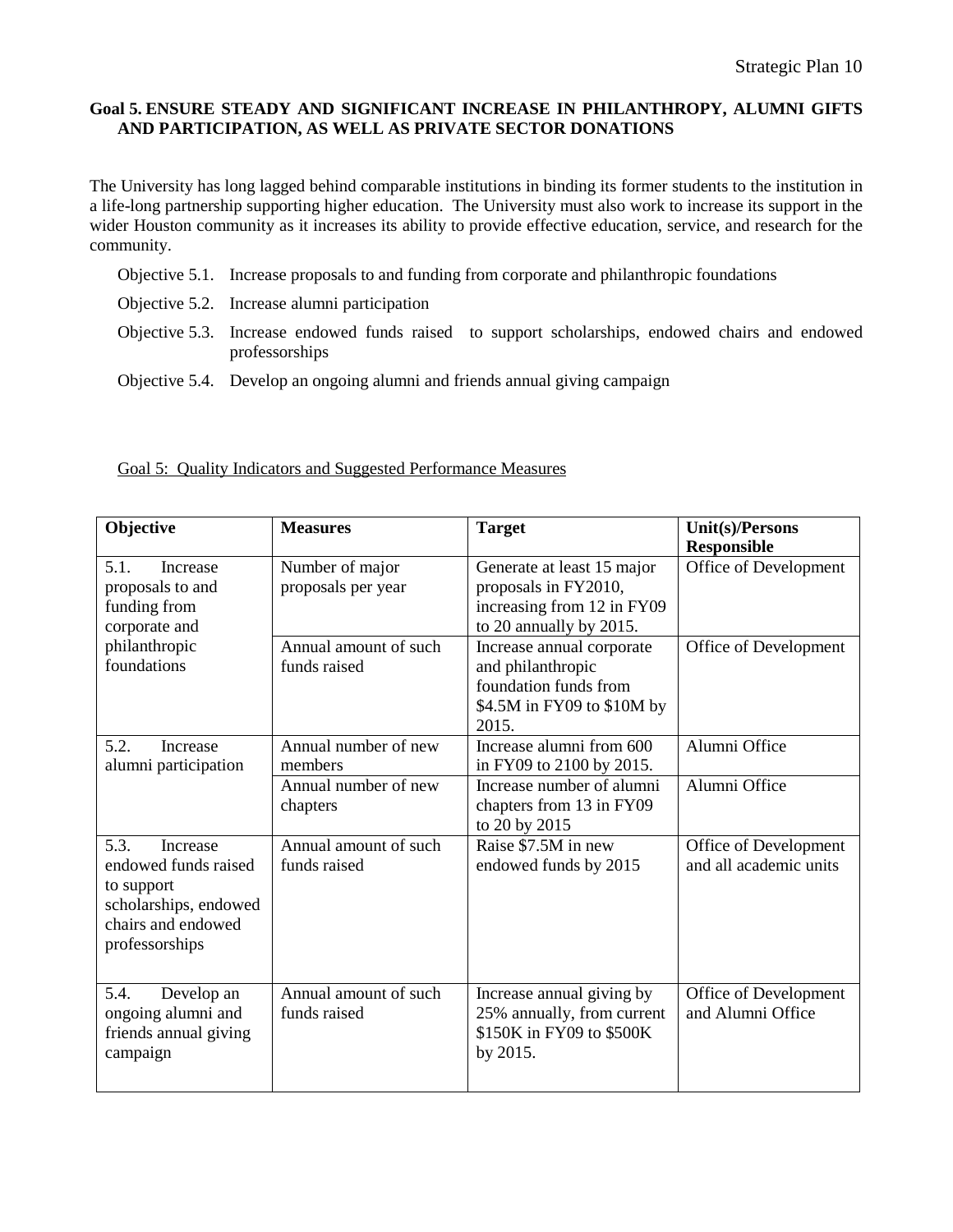## **Goal 6. ENSURE THAT EACH ADMINISTRATIVE UNIT EFFECTIVELY AND EFFICIENTLY SUPPORTS THE UNIVERSITY'S MISSION**

The University has long been plagued by an inefficient and unresponsive administrative structure. The current administration has made great strides in improving the ability of the institution to meet the critical needs of students and educational programs quickly and efficiently. The University must intensify its efforts to become a modern and effective institution.

Objective 6.1. Fiscal

6.1.1.Ensure that sufficient resources exist

6.1.2.Provide adequate controls and ensure transparency

6.1.3.Appropriate allocations to support University's mission

Objective 6.2. Facilities and Maintenance

6.2.1.Enhance infrastructure

6.2.2.Provide adequate space to achieve educational, research and student services

6.2.3.Provide adequate routine and preventative maintenance services

6.2.4.Enhance campus aesthetics

Objective 6.3. Programs

- 6.3.1.Enhance both the quality and number of University campus services
- 6.3.2.Provide exemplary opportunities for students to develop academically, socially and emotionally
- 6.3.3.Develop high quality, well-maintained and secure campus student housing to accommodate 50% of the University's full-time student enrollment over the next five years

Objective 6.4. Information Technology

6.4.1.Develop a five-year strategic technology plan that minimally:

- 6.4.1.1.1. Supports increased on-line program development
- 6.4.1.1.2. Reviews and determines standards for operation support (i.e. In-house vs. Privatization)
- 6.4.1.1.3. Assesses hardware and software needs to support university mission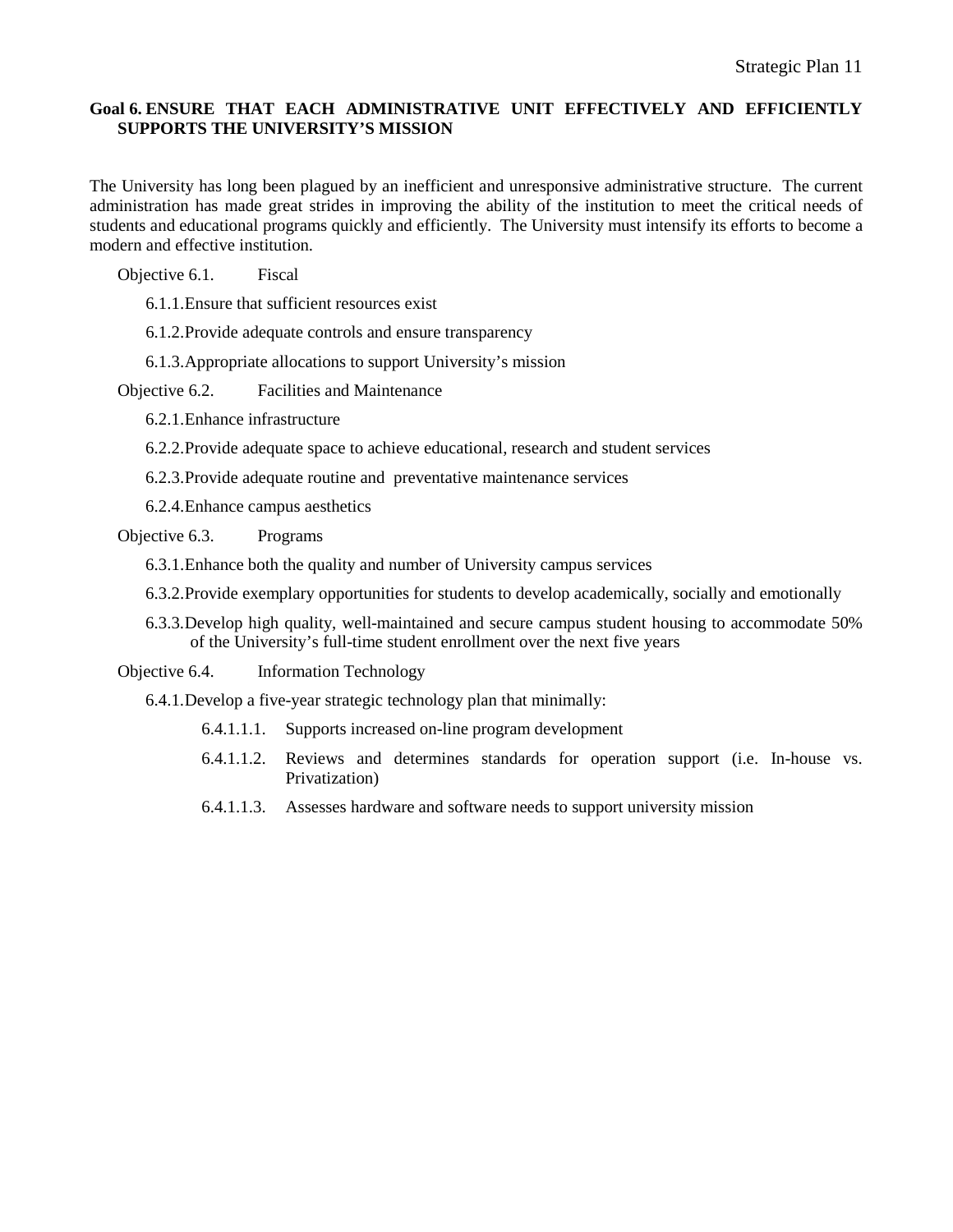# Goal 6: Quality Indicators and Suggested Performance Measures

| Objective                                                                            | <b>Measures</b>                                                                                                                               | <b>Target</b>                                                                                                                                                                                                                                          | Unit(s)/Persons<br><b>Responsible</b>                          |
|--------------------------------------------------------------------------------------|-----------------------------------------------------------------------------------------------------------------------------------------------|--------------------------------------------------------------------------------------------------------------------------------------------------------------------------------------------------------------------------------------------------------|----------------------------------------------------------------|
| Ensure that<br>6.1.1<br>sufficient resources exist                                   | Annual increases in<br>budgeted resources                                                                                                     | <b>Budgeted resources</b><br>adequate to meet the<br>University's mission                                                                                                                                                                              | Chief Executive and Chief<br><b>Financial Officer</b>          |
| Provide adequate<br>6.1.2<br>controls and ensure<br>transparency                     | Continue annual<br>external audits for<br>next three years to<br>ensure elimination of<br>concerns in annual<br>external University<br>audits | Ensure that adequate<br>financial controls<br>exist                                                                                                                                                                                                    | Chief Executive and Chief<br><b>Financial Officer</b>          |
|                                                                                      | Unqualified opinion<br>on annual external<br>audits                                                                                           | Ensure accuracy of<br>financial records                                                                                                                                                                                                                | <b>Chief Financial Officer</b>                                 |
| 6.1.3<br>Appropriate<br>allocations to support                                       | Annual budgets of all<br>units                                                                                                                | Implement approved<br>budget procedures                                                                                                                                                                                                                | Chief Financial Officers and<br>all units                      |
| University's mission                                                                 | Annual unit<br>assessments                                                                                                                    | Assessments of<br>effectiveness of<br>budget procedures                                                                                                                                                                                                | Office of Institutional<br>Effectiveness                       |
| Facilities and<br>6.2<br>Maintenance                                                 | <b>Completion of Master</b><br>Plan                                                                                                           | Completion of an<br>updated University<br><b>Master Building Plan</b><br>containing University<br><b>Building Standards</b>                                                                                                                            | <b>Chief Operating Officer</b>                                 |
| Enhance<br>6.2.1<br>infrastructure                                                   | Creation of new<br>committee                                                                                                                  | Completion of an<br>updated University<br><b>Master Building Plan</b><br>will include the<br>establishment of a<br>standing committee<br>that reviews the<br>planning process and<br>provides input to the<br><b>Master Building Plan</b><br>revisions | <b>Chief Operating Officer</b>                                 |
| Provide adequate<br>6.2.3<br>routine and preventative<br>maintenance services        | Completion of plan                                                                                                                            | Complete a routine,<br>preventative and<br>deferred maintenance<br>schedule                                                                                                                                                                            | Office of Facilities and<br>Maintenance                        |
| 6.3.1<br>Enhance both the<br>quality and number of<br>university campus services     | Feedback from the<br>annual student<br>satisfaction survey<br>and information<br>gained from<br>community, faculty<br>and staff               | Increase satisfaction<br>with student and<br>campus services                                                                                                                                                                                           | Office of Campus Services<br>and Office of Student<br>Services |
| 6.3.2<br>Provide exemplary<br>opportunities for students<br>to develop academically, | Log of activities $\&$<br>events culled from the<br>centralized University                                                                    | Increase the number<br>of campus events                                                                                                                                                                                                                | <b>Student Services and</b><br>academic units                  |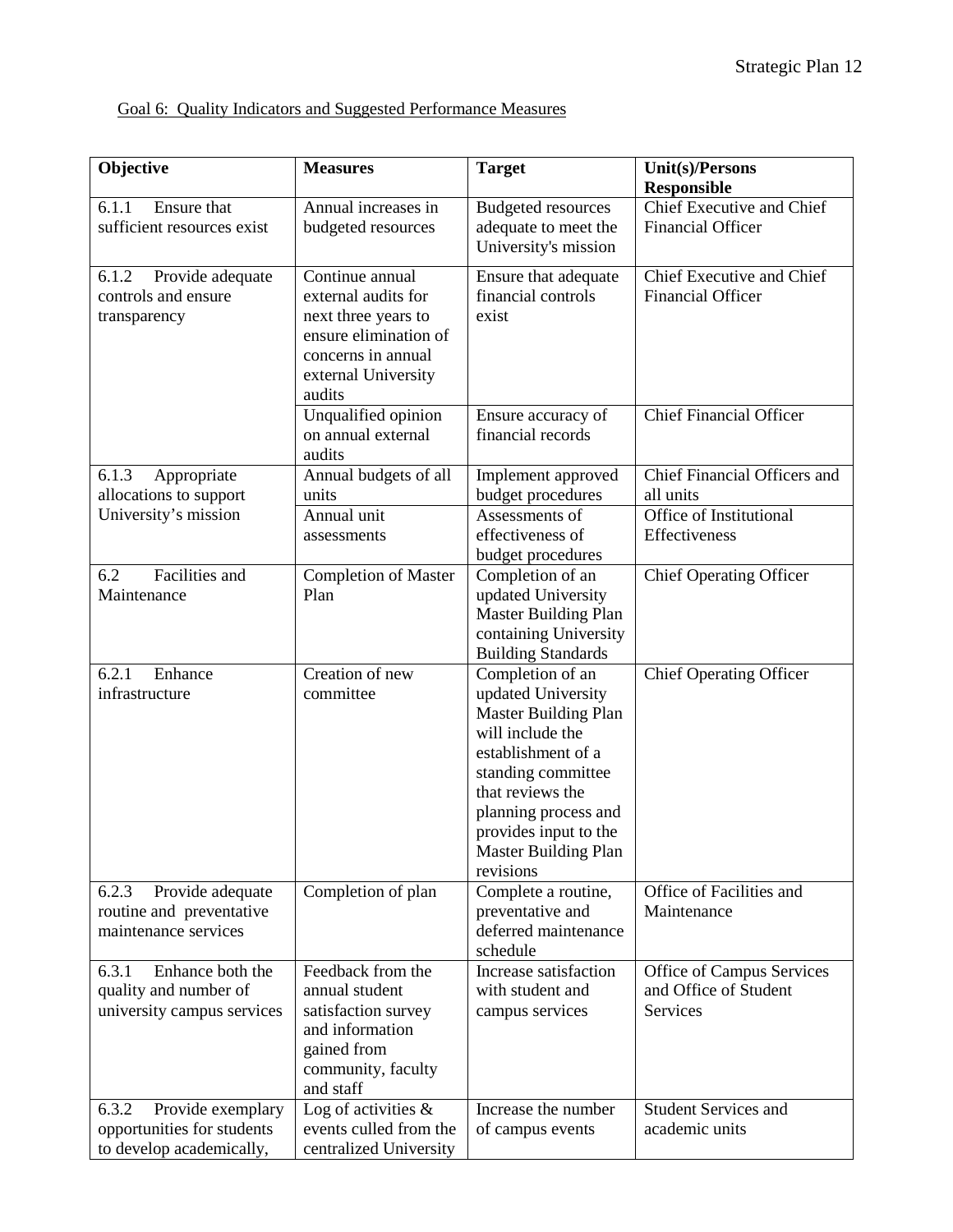| socially and emotionally                                                                                   | <b>Events Calendar</b>                                                                                      |                                                                                                                                                 |                                                                |
|------------------------------------------------------------------------------------------------------------|-------------------------------------------------------------------------------------------------------------|-------------------------------------------------------------------------------------------------------------------------------------------------|----------------------------------------------------------------|
|                                                                                                            | Log of academic<br>summer camps culled<br>from the University<br><b>Course Selection</b><br><b>Bulletin</b> | Increase number of<br>summer programs<br>utilizing campus<br>facilities                                                                         | College of Continuing<br>Education and other<br>academic units |
| 6.3.3<br>Develop high<br>quality, well-maintained<br>and secure campus student                             | Ratio of full-time<br>students living in<br>campus housing                                                  | Increase the<br>availability of student<br>housing                                                                                              | Office of Residential Life<br>and Housing                      |
| housing to accommodate<br>50% of the University's<br>full-time student<br>enrollment over the next         | Reduction in property<br>losses                                                                             | Ensure asset<br>management<br>processes are<br>followed                                                                                         | Office of Residential Life<br>and Housing                      |
| five years                                                                                                 | Develop and deploy<br>student housing<br>satisfaction survey                                                | Measure student<br>satisfaction with<br>housing                                                                                                 | Office of Residential Life<br>and Housing                      |
|                                                                                                            | Feedback on the<br>annual student<br>satisfaction survey                                                    | Increase student<br>satisfaction with<br>housing                                                                                                | Office of Residential Life<br>and Housing                      |
|                                                                                                            | Annual campus crime<br>statistics                                                                           | Maintain and<br>improve public safety<br>on campus                                                                                              | Department of Public Safety                                    |
| Develop a five-<br>6.4.1<br>year strategic technology<br>plan that minimally:                              | Strategic Plan                                                                                              | Develop a five year<br>technology strategic<br>plan                                                                                             | Office of Information<br>Technology                            |
| 6.4.1.1 Supports increased<br>on-line program<br>development                                               | Strategic Plan                                                                                              | Create a centralized,<br>in-house IT<br>department                                                                                              | Office of Information<br>Technology                            |
| 6.4.1.2 Reviews and<br>determines standards for<br>operation support (i.e. In-<br>house vs. Privatization) | Creation of committee                                                                                       | Institute a committee<br>comprised of major<br>IT stake holders that<br>determine/define<br>hardware and<br>software standards<br>and operation | Office of Information<br>Technology                            |
| 6.4.1.3 Assesses hardware<br>and software needs to<br>support university mission                           | Performance measures<br>in Strategic Plan                                                                   | Execute new IT<br>Strategic Plan                                                                                                                | Office of Information<br>Technology                            |